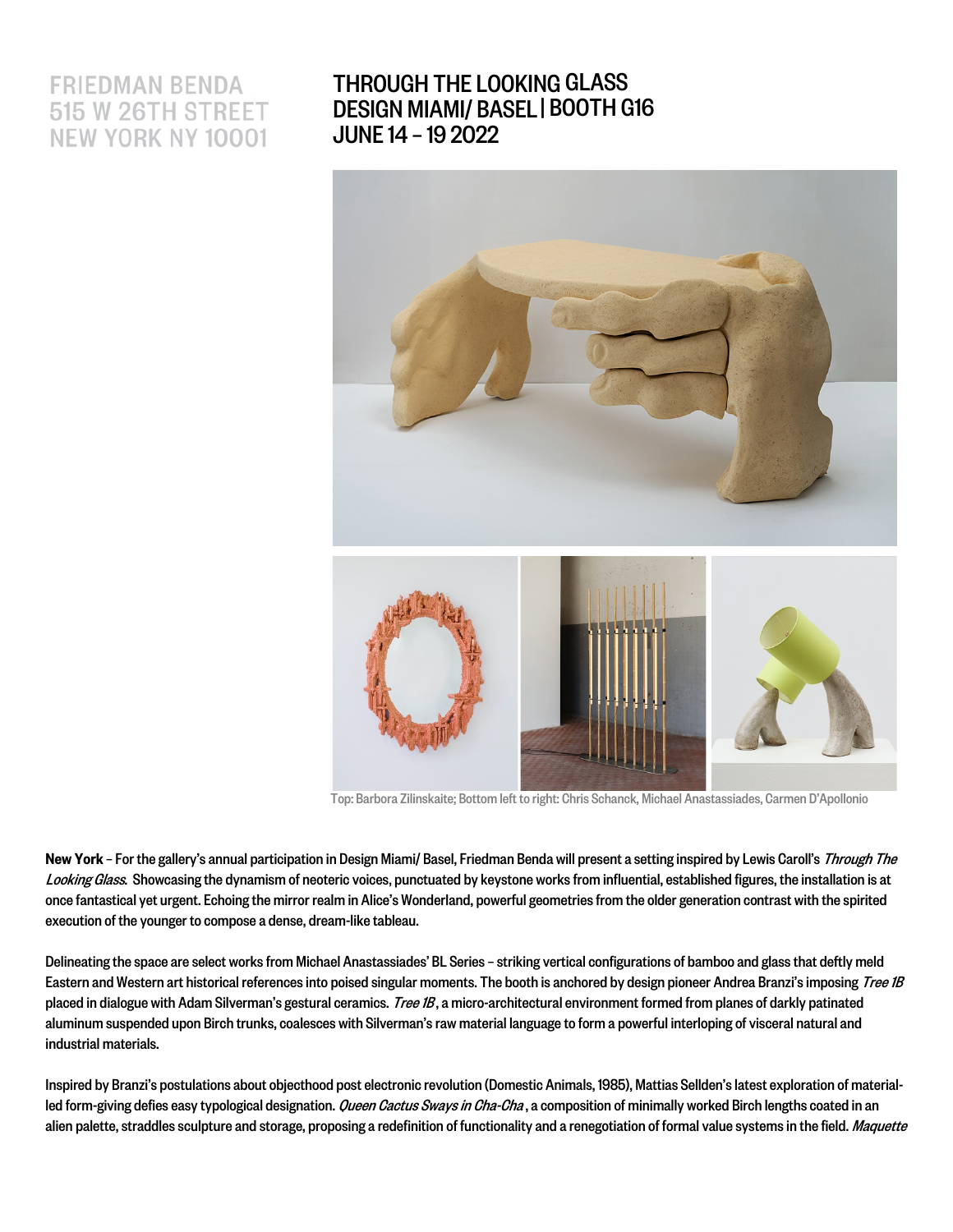270 / Wire and Card Chair from Faye Toogood's Assemblage 6 similarly navigates the conflation of gesture and functionality. Making its European debut at the fair, Assemblage 6 saw Toogood set out to 'unlearn' design, enlisting readily accessible materials to render small-scale maquettes through a process akin to stream of consciousness writing. Maquette 270 / Wire and Card Chair, while suggestive of the aleatory qualities of folk art or found objects, meticulously captures in grand-scale the minutiae of the original, transposing card and wire to cast aluminum and zinc-coated steel.

Material and formal transformation is further manifest in Wildsippe, a dynamic new chandelier from Jonathan Trayte, who, with a keen perception and eye for the obscure, finds the surreal in our everyday surroundings. Embracing contradictions between the organic and the artificial, Wildsippe sees quotidian twiggy branches reimagined as soft green crystalline lengths studded with pink gem-like fragments. Embodying Trayte's trademark tongue-in-cheek sensibility and probing of consumer culture, the chandelier has been finished with 70's-style smoked-glass shades.

For her second presentation in her home country of Switzerland, Los Angeles-based artist Carmen D'Apollonio will exhibit recent intuitive renderings in clay that explore the spectrum from abstraction to figuration, a line of enquiry potently echoed by Barbora Žilinskaitė, who conjures intertwining hands into a figural articulation of a desk. Elsewhere, Chilean collective gt2P's latest coffee table, from their never-before-seen Monople series, burrows into latent planar permutations rendered through the lens of the studio's parametric matrix. The resultant object is a labyrinthine form of flowing linear strata executed in black lacquered Ash

Completing the setting is Fernando Laposse who, for his first international presentation with the gallery, will unveil an animated new sofa and armchair executed in one of the designer's signature materials, Agave fiber –a medium rooted in a deeper context of bio-activism and whole system thinking, which are central to Laposse's methodology.

#### About Friedman Benda

Friedman Benda identifies and advances key narratives that intersect contemporary design, craft, architecture, fine art, and cutting-edge technological research. The gallery promotes synthesis between leading creative thinkers and makers by creating opportunities to advance new connections within the global design community. Friedman Benda is committed to a critical view of design history. We aim to expand the design dialogue from its established sources, exploring perspectives that have previously been marginalized. Spanning five continents and four generations, Friedman Benda represents a roster of seminal established and emerging designers, as well as historically significant estates. With locations in New York and Los Angeles, the gallery's exhibitions, publications and collaborations with institutions have played a vital role in the development of the contemporary design market and scholarship since 2007. For further information please visit www.friedmanbenda.com and the gallery's Instagram @friedman\_benda and [YouTube channel.](https://www.youtube.com/channel/UC63V22O8QgGzKYXD7e_INFg)

###

Media Contacts: Blue Medium, Inc. Michelle DiLello michelle@bluemedium.com T: +1 (212) 675-1800

Friedman Benda Carole Hochman carole@friedmanbenda.com T: +1 (212) 239-8700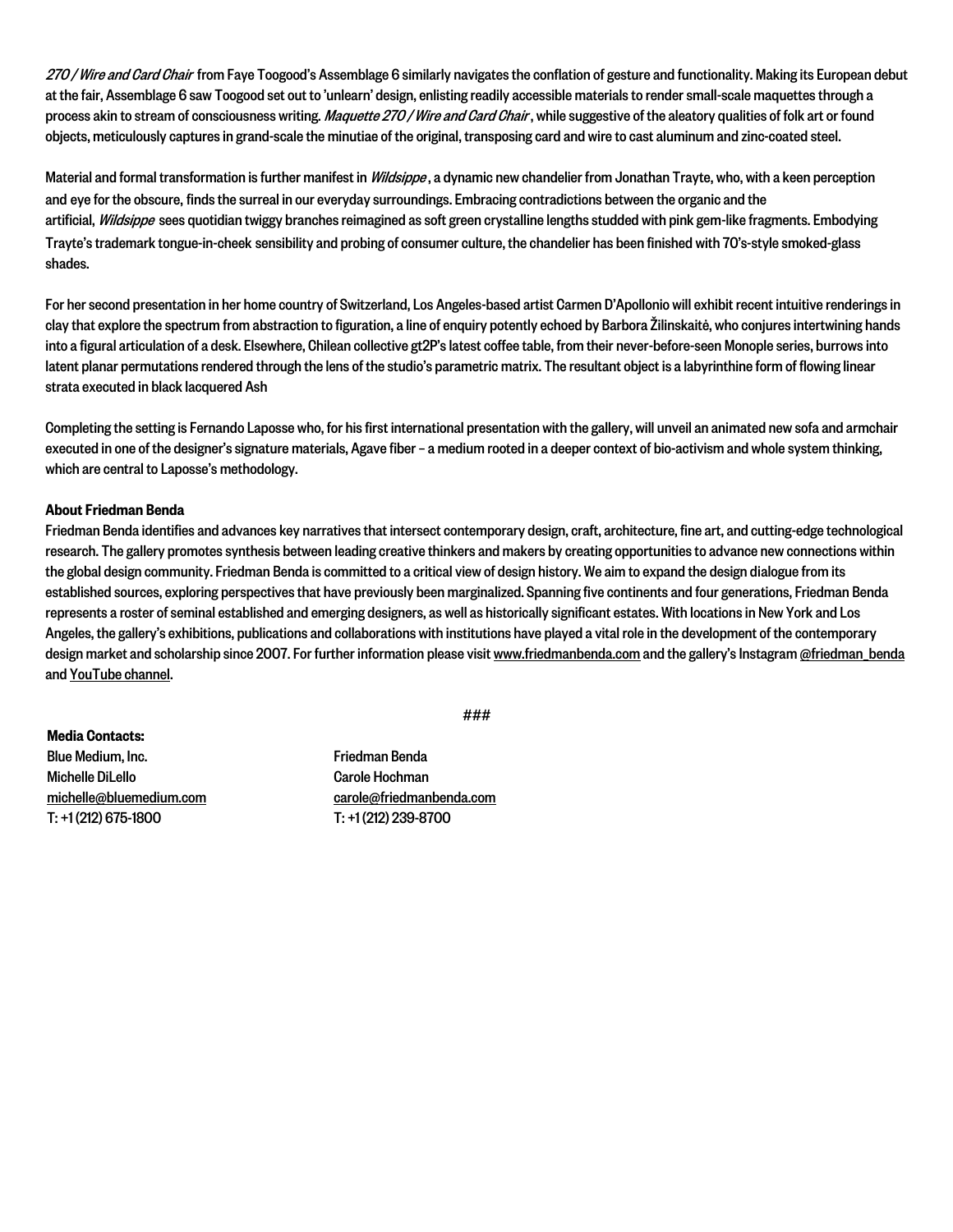## **FRIEDMAN BENDA** 515 W 26TH STREET NEW YORK NY 10001 +1 212 239 8700 WWW.FRIEDMANBENDA.COM

#### **Through The Looking Glass**

Friedman Benda | Design Miami/ Basel | Booth G16 June 14 - 19, 2022

#### **Mattias Sellden [Swedish, b. 1986]**

*Queen Cactus Sways in Cha-Cha*, 2021 Curly Birch, varnish, pigment 72.5 x 31.5 x 23.75 inches 184 x 80 x 60 cm









#### **Michael Anastassiades [Cypriot, b. 1967]**

*BL004*, 2021 Moso bamboo, waxed linen thread, pewter, spring steel, brass, borosilicate glass, components 91 x 16.75 x 14.75 inches 231 x 42.5 x 37.5 cm Edition of 3

#### **Michael Anastassiades [Cypriot, b. 1967]**

*BL005*, 2021 Moso bamboo, waxed linen thread, pewter, spring steel, brass, borosilicate glass, components 91 x 16.75 x 14.75 inches 231 x 42.5 x 37.5 cm Edition of 3

#### **Michael Anastassiades [Cypriot, b. 1967]**

*BL006* , 2021 Moso bamboo, waxed linen thread, pewter, spring steel, brass, borosilicate glass, components 91 x 16.75 x 14.75 inches 231 x 42.5 x 37.5 cm Edition of 3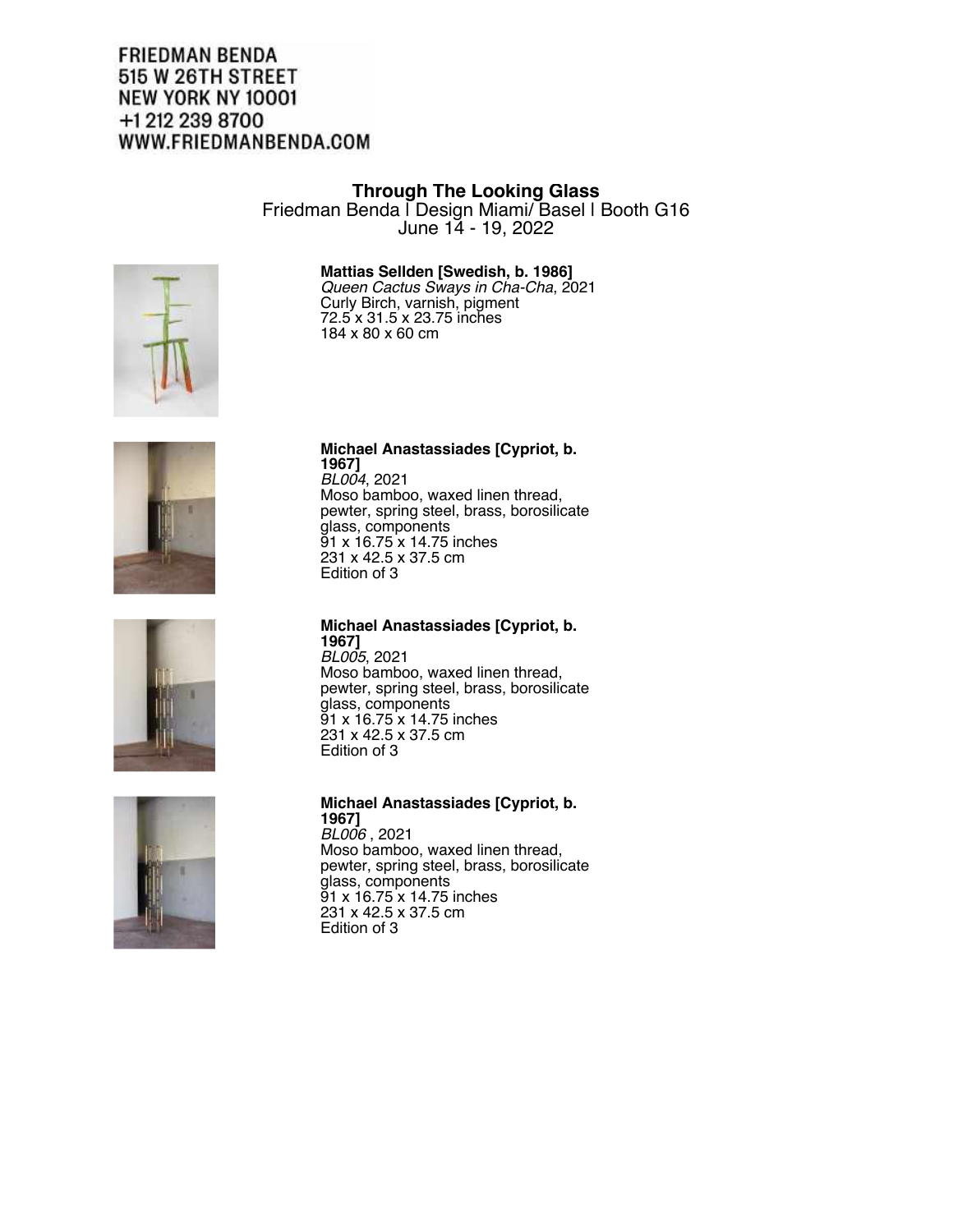





### **Carmen D'Apollonio [Swiss, b. 1973]** *Flore vase*, 2019

Ceramic 24 x 16 x 12 inches 61 x 40.6 x 30.5 cm



#### **Carmen D'Apollonio [Swiss, b. 1973]**

*Have you ever been lonely*, 2021 Ceramic, cotton Pair of lamps, each: 17.75 x 13 x 8 inches 45.1 x 33 x 20.3 cm

24.25 x 20 x 8 inches 61.6 x 50.8 x 20.3 cm

#### **Carmen D'Apollonio [Swiss, b. 1973]**

*I wear my sunglasses at night*, 2021 Bronze 11 x 8.5 x 10.25 inches 27.9 x 21.6 x 26 cm Edition of 8

#### **Michael Anastassiades [Cypriot, b. 1967]** *BL027*, 2021

Moso bamboo, waxed linen thread, pewter, spring steel, brass, borosilicate glass, components 91 x 58.25 x 14.75 inches 231 x 148 x 37.5 cm Edition of 3

#### **Andrea Branzi [Italian, b. 1938]**

*Tree 1B*, 2011 Birch and patinated aluminum 68 x 150 x 23.5 inches 172.7 x 381 x 59.7 cm Edition of 12 Signed and editioned "AB 1/12"

#### **Carmen D'Apollonio [Swiss, b. 1973]**

*Can't help falling in love*, 2021 Bronze 28 x 10 x 9 inches 71.1 x 25.4 x 22.9 cm Edition of 8 Signed and editioned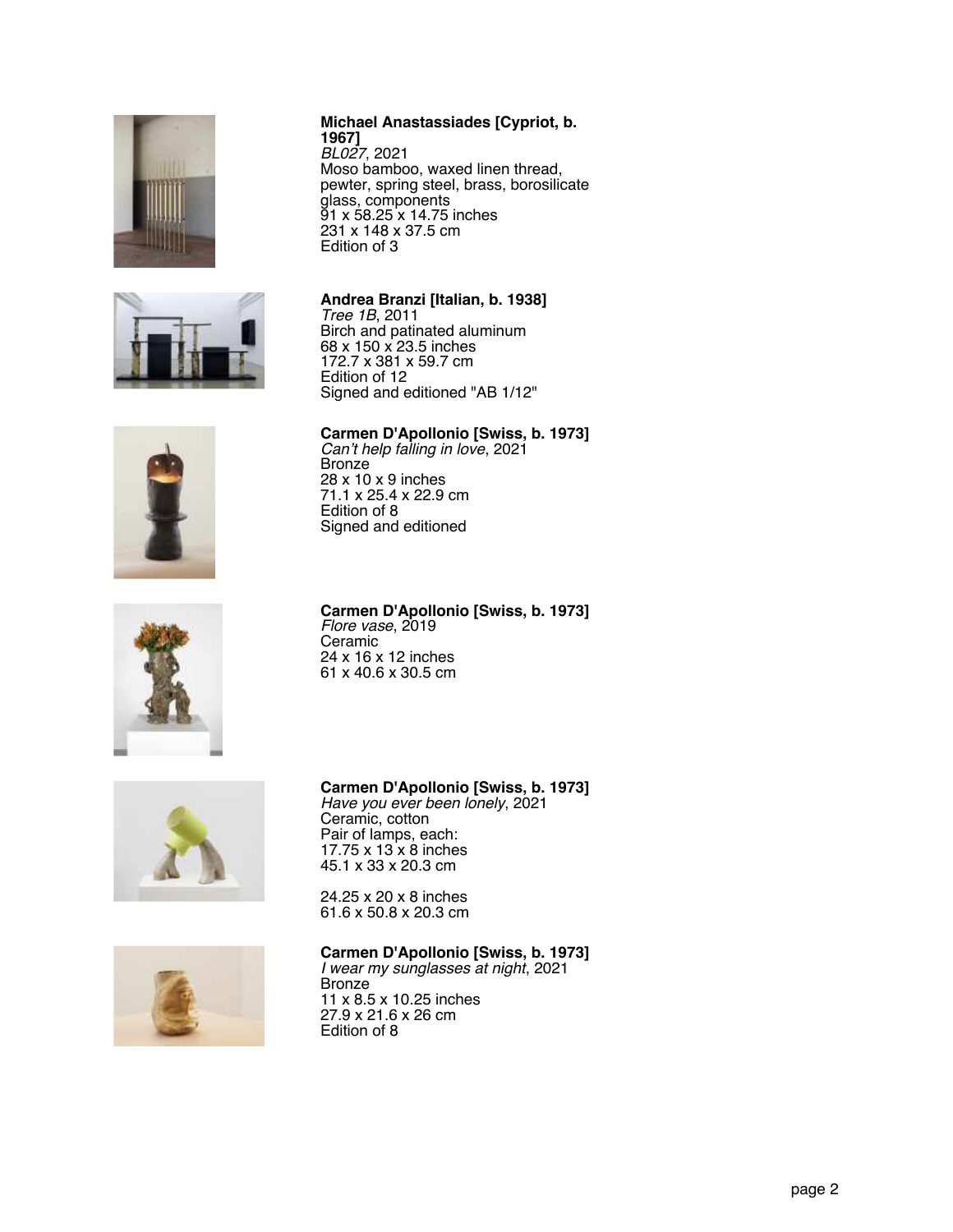













#### **Carmen D'Apollonio [Swiss, b. 1973]**

*Little red lobster*, 2022 Ceramic, linen 21 x 8 x 8 inches 53.3 x 20.3 x 20.3 cm

#### **gt2P (Great Things to People) [Chilean, est. 2009]**

*Remolten N2: Self Organization Mirror, Osorno Volcano* Volcanic lava, bronzed mirror 16 x 16 x 2 inches 40.5 x 40.5 x 5 cm Studio label on verso

#### **gt2P (Great Things to People) [Chilean, est. 2009]** *Remolten N2: Self Organization Mirror, Osorno Volcano*

Volcanic lava, bronzed mirror 16 x 16 x 2 inches 40.5 x 40.5 x 5 cm Studio label on verso

#### **gt2P (Great Things to People) [Chilean, est. 2009]** *Remolten N2: Self Organization Mirror, Osorno Volcano*

Volcanic lava, bronzed mirror 16 x 16 x 2 inches 40.5 x 40.5 x 5 cm Studio label on verso

#### **gt2P (Great Things to People) [Chilean, est. 2009]** *Remolten N2: Self Organization Mirror, Osorno Volcano* Volcanic lava, bronzed mirror 16 x 16 x 2 inches 40.5 x 40.5 x 5 cm Studio label on verso

**gt2P (Great Things to People) [Chilean, est. 2009]** *Remolten N2: Self Organization Mirror, Osorno Volcano* Volcanic lava, bronzed mirror 16 x 16 x 2 inches 40.5 x 40.5 x 5 cm Studio label on verso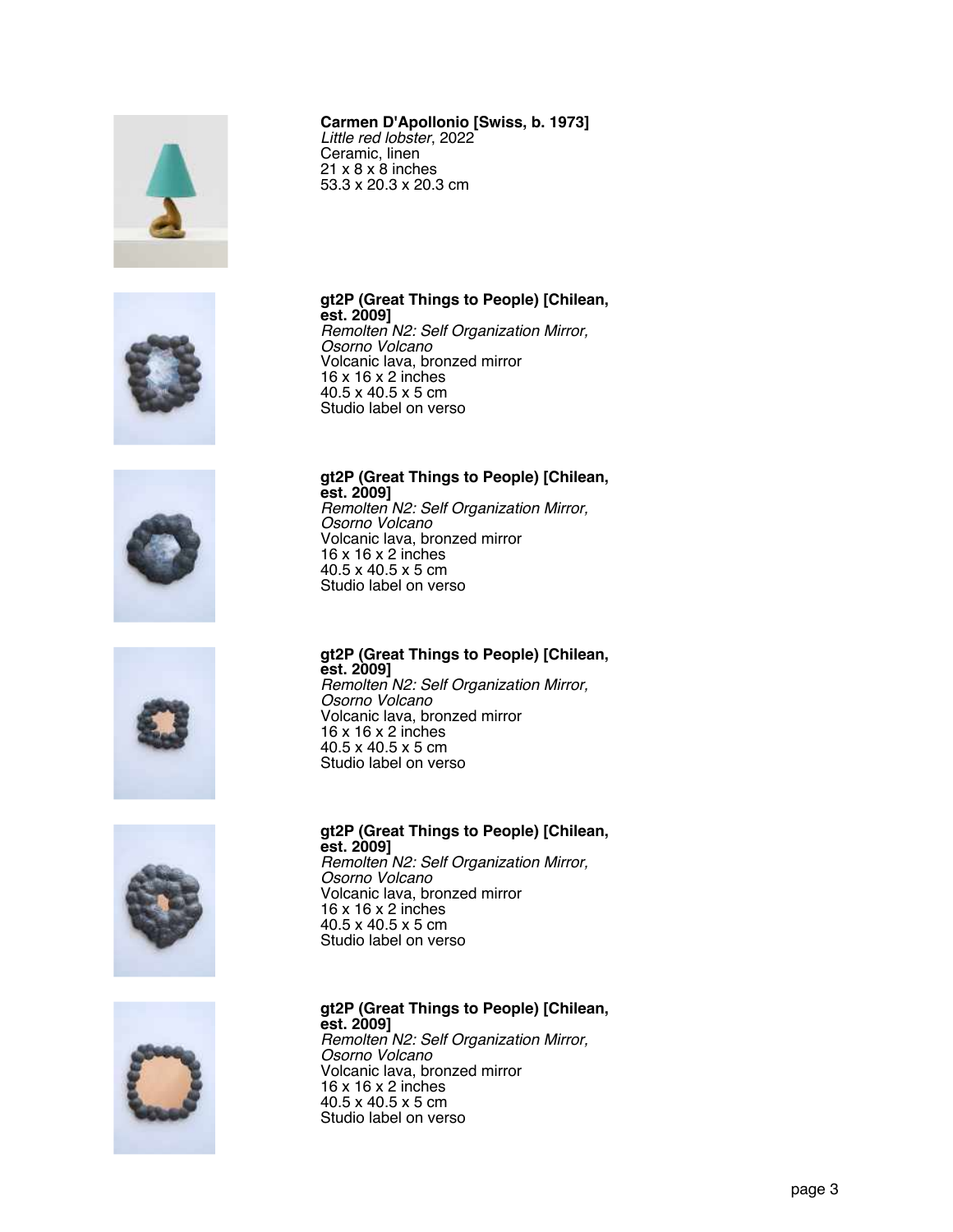







*Monople Coffee Table*, 2021 Lacquered Ash 17.75 x 53.25 x 35.5 inches 45 x 135 x 90 cm

**Fernando Laposse [Mexican, b. 1988]** Furry *Armchair*, 2021 Agave fibers, upholstered cotton, plywood 27.25 x 47 x 39.5 inches 69 x 119 x 100 cm Edition of 8

**Fernando Laposse [Mexican, b. 1988]** Furry *Sofa*, 2021 Agave fibers, upholstered cotton, plywood 27.75 x 102.75 x 46.5 inches 70 x 261 x 118 cm Edition of 8



**Chris Schanck [American, b. 1975]** *Grotto Mirror: Copper*, 2022 Steel, polystyrene, aluminum foil, glass, resin 76 x 55 x 4.75 inches 193 x 140 x 12 cm

**Adam Silverman [American, b. 1963]**

*Tide Jar*, 2019 **Stoneware** 

15 x 15 x 11 inches 38.1 x 38.1 x 27.9 cm







### **Adam Silverman [American, b. 1963]** *Untitled*, 2015

Signed and dated on underside: AS 2019

Stoneware 13 x 15 x 15 inches 33 x 38.1 x 38.1 cm Signed and dated on underside: AS 2015

**Adam Silverman [American, b. 1963]** *Untitled*, 2015-2016 **Stoneware** 18.5 x 14.5 x 14.5 inches 47 x 36.8 x 36.8 cm Signed and dated on underside: AS 2015 -2016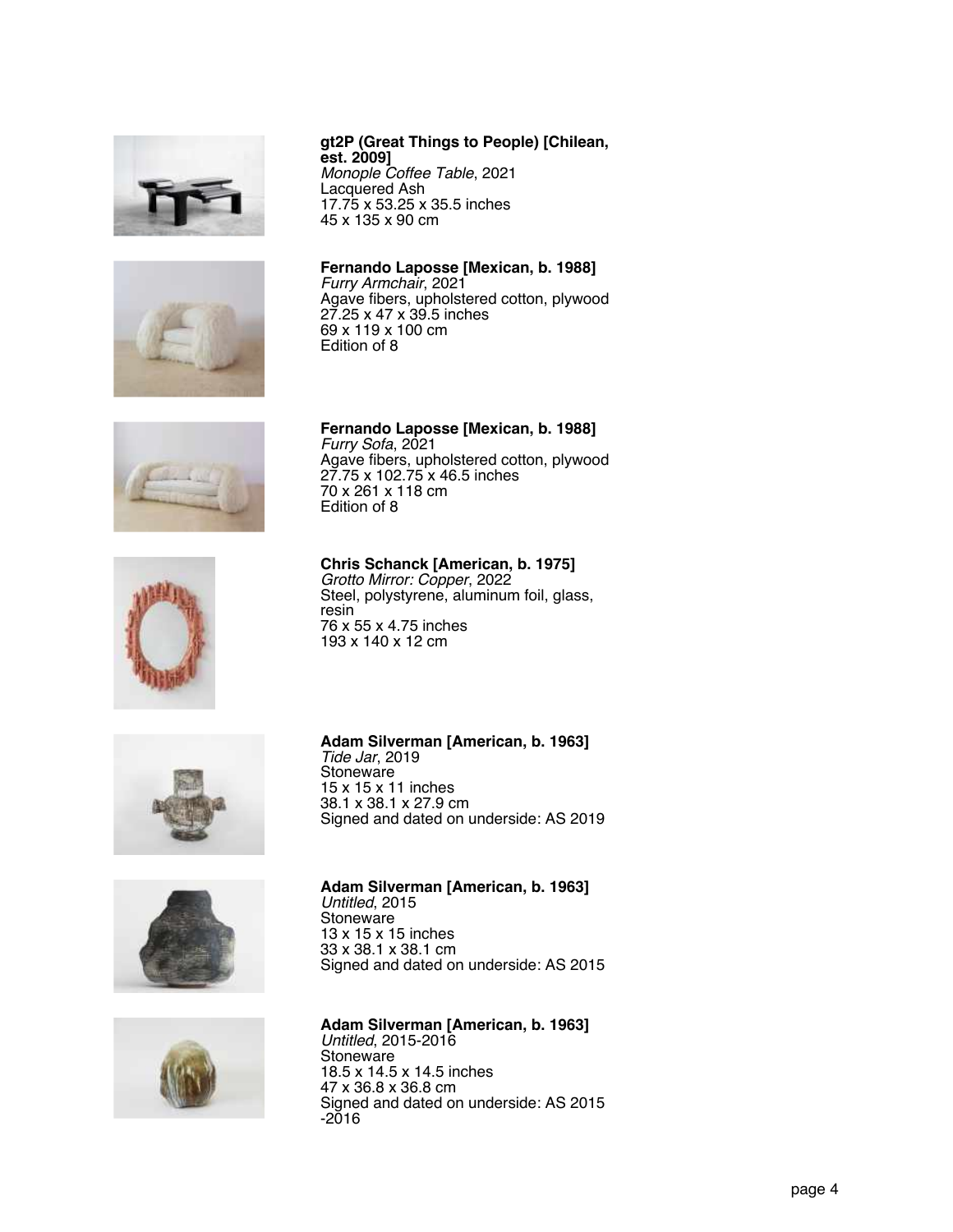













#### **Adam Silverman [American, b. 1963]** *Untitled*, 2017 **Stoneware** 21 x 10.5 x 10.5 inches 53.3 x 26.7 x 26.7 cm

Signed and dated on underside: AS 2017

**Adam Silverman [American, b. 1963]** *Untitled*, 2017 **Stoneware** 19.5 x 10.5 x 10.5 inches 49.5 x 26.7 x 26.7 cm Signed and dated on underside: AS 2017

**Adam Silverman [American, b. 1963]** *Untitled*, 2019 **Stoneware** 17.5 x 12 x 12 inches 44.5 x 30.5 x 30.5 cm Signed and dated on underside: AS 2019

**Adam Silverman [American, b. 1963]** *Untitled*, 2019 **Stoneware** 17 x 11 x 11 inches 43.2 x 27.9 x 27.9 cm Signed and dated on underside: AS 2019

**Adam Silverman [American, b. 1963]** *Untitled*, 2019 Stoneware 30 x 11 x 10 inches 76.2 x 27.9 x 25.4 cm Signed and dated on underside: AS 2019

**Faye Toogood [British, b. 1977]** *Maquette 072 / Masking Tape Light*, 2020 Stainless steel, resin-coated canvas, LEDs 71 x 67 x 27.5 inches 180 x 170 x 70 cm Edition of 8 Signed, editioned

**Faye Toogood [British, b. 1977]** *Maquette 270 / Wire and Card Chair*, 2020 Zinc-coated steel, cast aluminum, acrylic paint 39.75 x 36.75 x 26.25 inches 101 x 93 x 67 cm Edition of 8 Signed and editioned